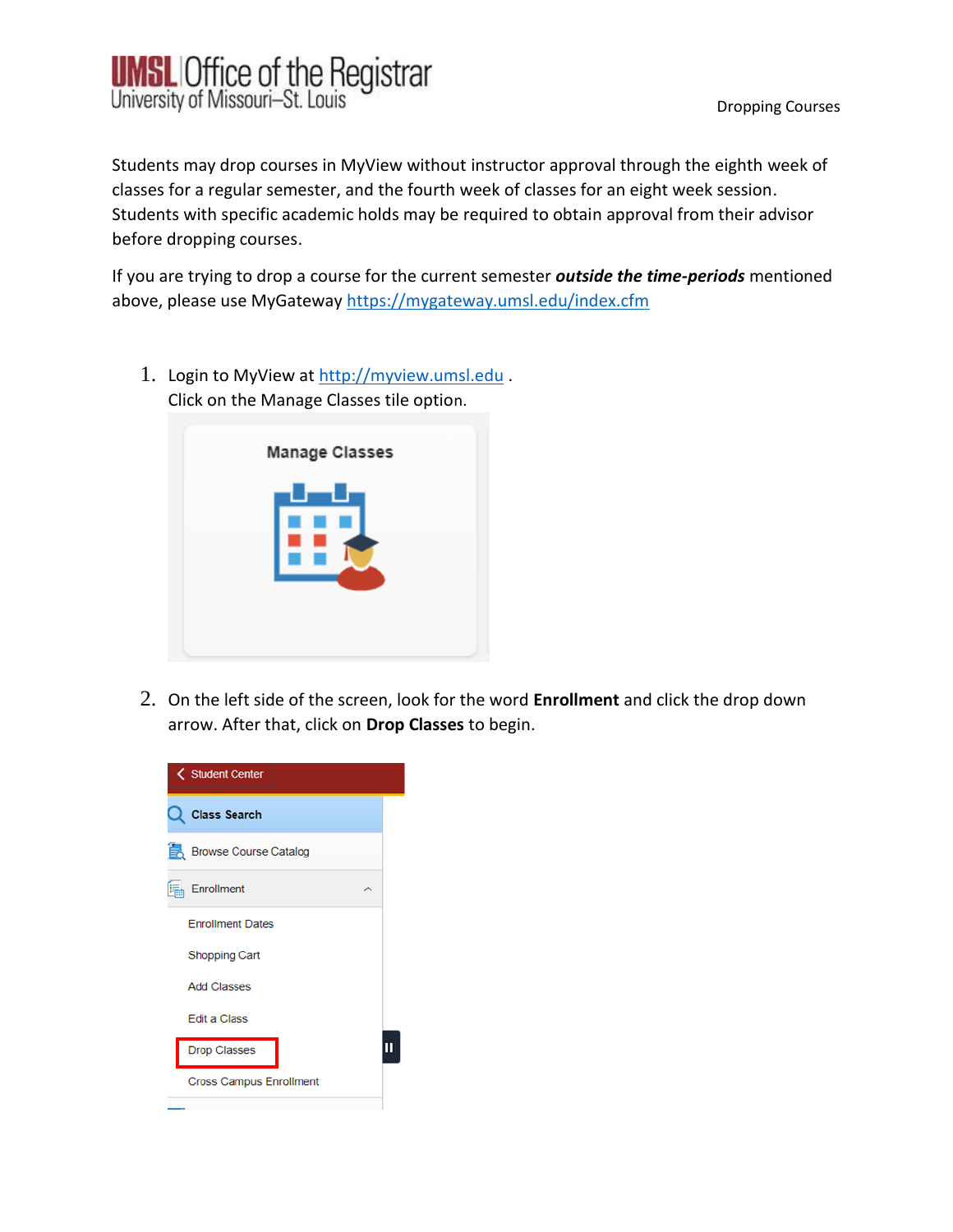3. Select the Term (if applicable, otherwise skip to step 4)

## Select Term

## Select a term then select Continue.

|   | <b>Term</b>          | Career        | Institution                  |
|---|----------------------|---------------|------------------------------|
| O | 2021 Fall Semester   | Undergraduate | Univ of Missouri - St. Louis |
| О | 2022 Spring Semester | Undergraduate | Univ of Missouri - St. Louis |
|   |                      |               | Continue                     |

4. Select the class or classes you want to drop by clicking the checkbox on the left. Then click the **Drop Selected Classes** button.

|                            | Select the classes to drop and select Drop Selected Classes. |                                                                                                            |                                                                                                           |                 |               |      |
|----------------------------|--------------------------------------------------------------|------------------------------------------------------------------------------------------------------------|-----------------------------------------------------------------------------------------------------------|-----------------|---------------|------|
|                            |                                                              |                                                                                                            |                                                                                                           |                 |               |      |
|                            | Enrolled                                                     | <sup>®</sup> Dropped                                                                                       |                                                                                                           |                 |               |      |
| Class                      | <b>Description</b>                                           | Days/Times                                                                                                 | Room                                                                                                      | Instructor      | <b>Units</b>  | Stat |
| ANTHRO 1037-001<br>(13814) | <b>W</b> ndrs<br>Greece Intro Grk<br>Hst&Cul (Lecture)       | <b>TBA</b><br>Tu 2:00PM - 3:15PM<br>Tu 2.00PM - 3:15PM<br>Tu 2 00PM - 3:15PM                               | Online<br>Social Science<br><b>Business -00215</b><br>Social Science<br>Business -00215<br>Social Science |                 | 3.00          |      |
| CHEM 1062-001              | Org &                                                        | Mo 8:00AM - 9:15AM                                                                                         | Social Science<br>Business -00215<br>Benton Hall -00235                                                   |                 | 2.00          |      |
|                            |                                                              | 2021 Fall Semester   Undergraduate   Univ of Missouri - St. Louis<br>1021 Fall Semester Enrollment Request | Tu 2:00PM - 3:15PM                                                                                        | Business -00215 | A Wait Listed |      |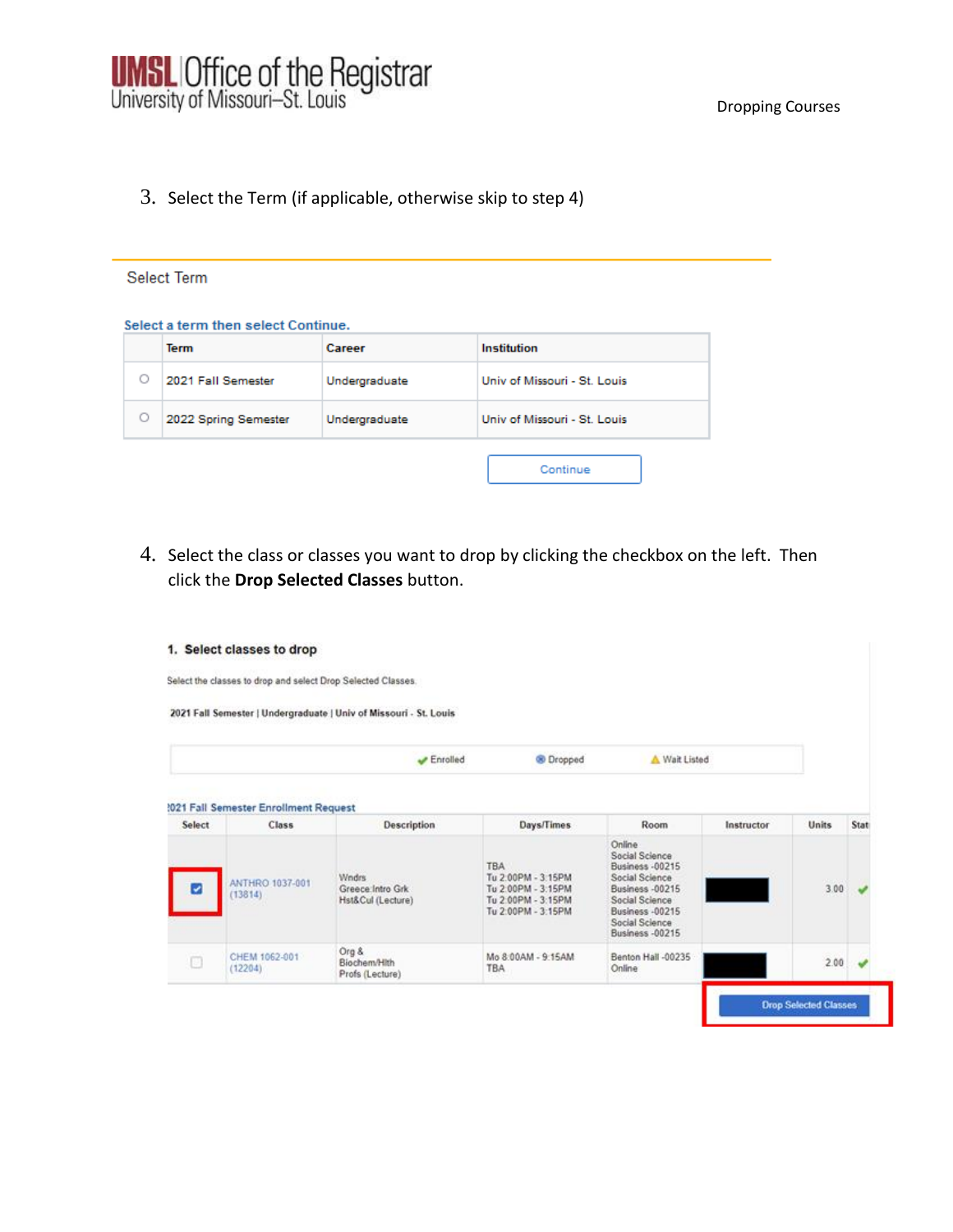5. The Confirm your selection page will display. Click the **Finish Dropping** button to process your drop request.

To exit without dropping these classes, click Cancel.

## 2. Confirm your selection

Select Finish Dropping to process your drop request. To exit without dropping these classes, select Cancel.

2021 Fall Semester | Undergraduate | Univ of Missouri - St. Louis

| <sup>®</sup> Dropped<br><b>A Wait Listed</b><br>Enrolled |
|----------------------------------------------------------|
|----------------------------------------------------------|

## 2021 Fall Semester Enrollment Shopping Cart

| <b>Class</b>               | <b>Description</b>                                     | Days/Times                                                                                         | Room                                                                                                                                                                     | Instructor             | <b>Units</b> | <b>Status</b> |
|----------------------------|--------------------------------------------------------|----------------------------------------------------------------------------------------------------|--------------------------------------------------------------------------------------------------------------------------------------------------------------------------|------------------------|--------------|---------------|
| ANTHRO 1037-001<br>(13814) | <b>Wndrs</b><br>Greece: Intro Grk<br>Hst&Cul (Lecture) | <b>TBA</b><br>Tu 2:00PM - 3:15PM<br>Tu 2:00PM - 3:15PM<br>Tu 2:00PM - 3:15PM<br>Tu 2:00PM - 3:15PM | Online<br>Social Science<br><b>Business -00215</b><br>Social Science<br>Business -00215<br>Social Science<br>Business -00215<br>Social Science<br><b>Business -00215</b> |                        | 3.00         |               |
|                            |                                                        | Cancel                                                                                             | Previous                                                                                                                                                                 | <b>Finish Dropping</b> |              |               |